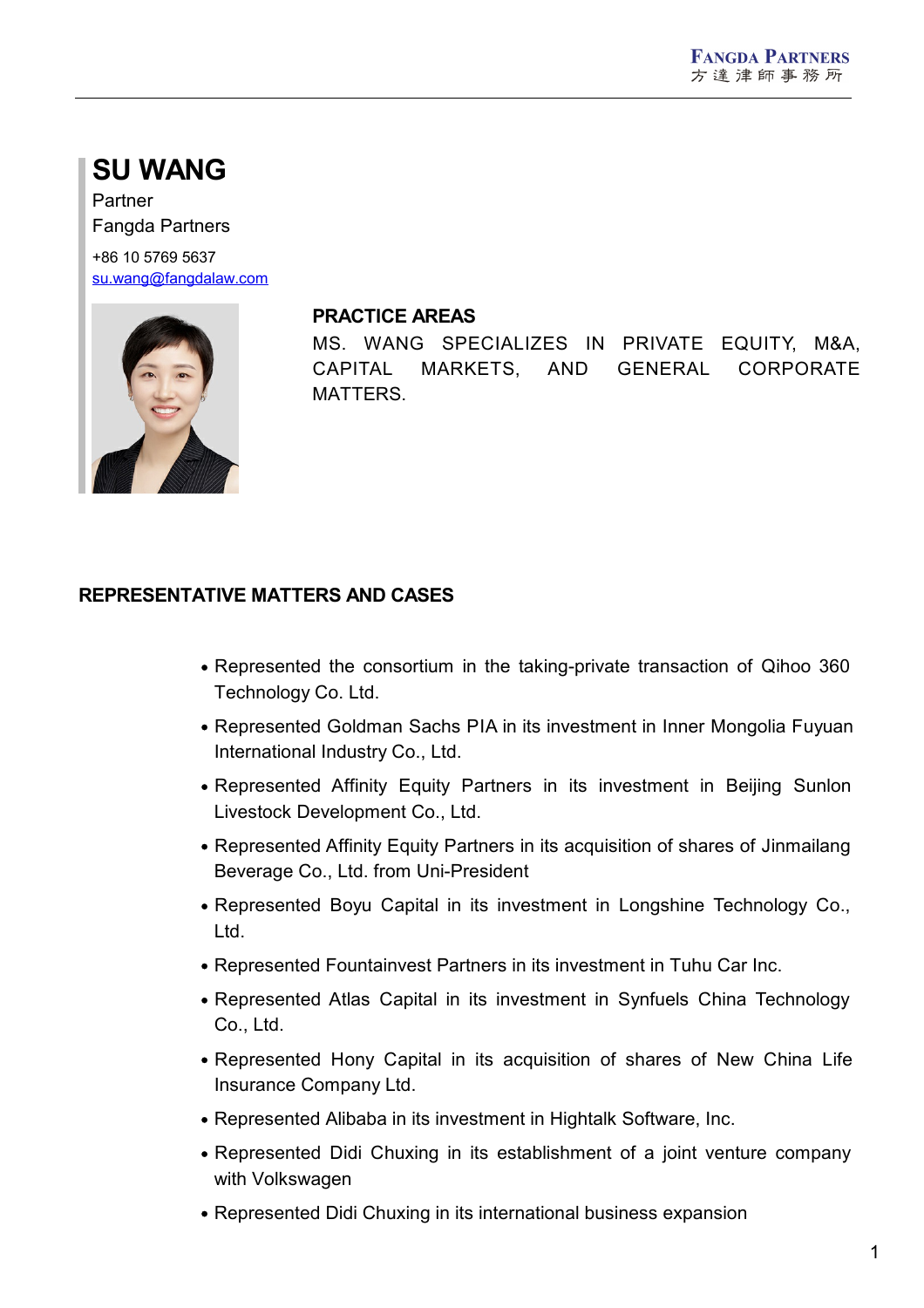- Represented Sinopec in its investment in Sinopec-SK (Wuhan) Petrochemical Co., Ltd.
- Represented China National Petroleum Corporation in its investment in Bank of Kunlun Co., Ltd.
- Represented China National Petroleum Corporation in its establishment of Kunlun Financial Leasing Co., Ltd.
- Represented Legend Holdings Co., Ltd. in its investment in Hankou Bank Co., Ltd.
- Represented Yunfeng Capital in dismantling the red chip structure of Relia Biological Engineering (Shenzhen) Co., Ltd. and in its disposal of Relia Biological Engineering (Shenzhen) Co., Ltd. to Shanghai Runda Medical Technology Co., Ltd.
- Represented Supernova (Cayman) Limited in its disposal of 100% shares in the Supernova Holdings (Singapore) Pte. Ltd to Suzhou Anjie Technology Co., Ltd.
- Represented AITS L.P. in its disposal of shares in a series of offshore entities to Nanjing Aotecar New Energy Technology Co., Ltd.
- Represented Suez in its investment in Chongqing Water Group Co., Ltd. through Chongqing Derun Environment Co., Ltd.
- Represented China Mobile Capital Holding Co., Ltd. in its subscription of A shares issued by Mango Excellent Media Co., Ltd.
- Represented Beijing Qianxin Technology Co., Ltd. in its multiple rounds of financing
- Represented Shanghai Xforceplus Information Technology Co., Ltd. (PiaoYiTong) in its financing and restructuring
- Represented Pharmadax Inc. in the investment by Sihuan Pharm in Pharmadax (Foshan) Co., Ltd., a subsidiary of Pharmadax Inc.
- Represented Beijing Science & Technology Innovation Fund in its investment in multiple funds
- Represented the underwriters in the A-share IPO of the People's Insurance Company (Group) of China Limited
- Represented the underwriter in the A-share IPO of an education company
- Represented the underwriters in the H-share IPO of Hanhua Financial Holding Co., Ltd.
- Represented the underwriters in the A-share and H-share IPO of Agricultural Bank of China Limited